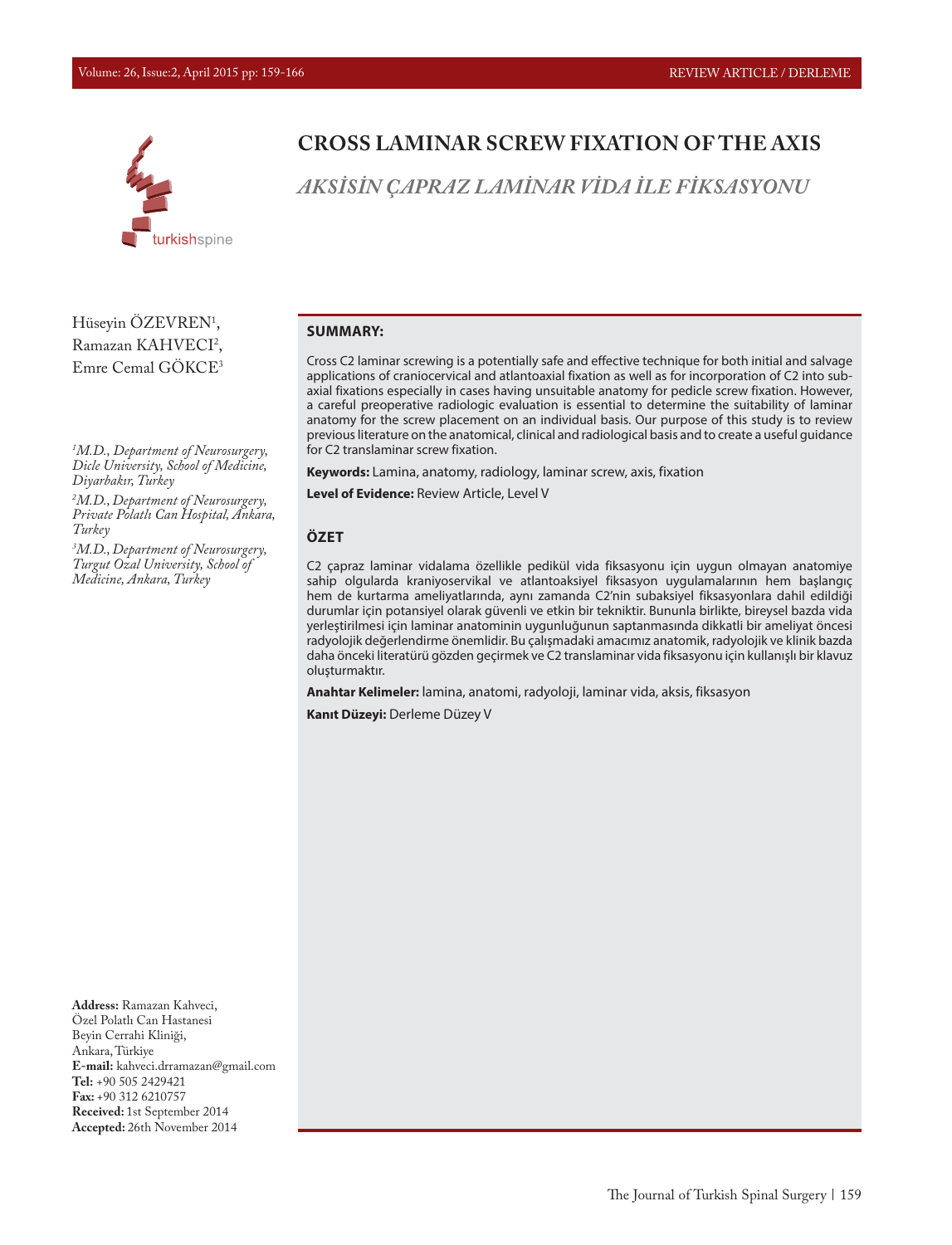## **INTRODUCTION:**

A variety of techniques have been described for C-2 fixation since the initial wiring technique describing by Gallie, including the use of laminar hooks, posterior and anterior transarticular fixation, transpedicular screws, ishtmus screws, and, more recently, laminar screws<sup>9,11,14,29</sup>. All these techniques have been aimed to provide safe and solid fixation.

Initially, numerous wiring techniques had been used safely<sup>6,8-9</sup>. However, they have been associated with high pseudoarthrosis rate despite the use of halo or brace immobilization after surgery. Therefore, many types of screwing methods had been developed for C-2 fixation because of their higher biomechanical stability. Firstly, transarticular screwing proposed by Magerl and Seeman in 1987, was used for C-2 fixation with high rate of fusion<sup>21</sup>. However, it was technically demanding and carries a risk for fatal neurovascular injury. Afterwards, the C-1 lateral mass and C-2 pedicle screw insertion suggesting by Harms and Melcher was become a widely accepted screw-based technique as a safer method, but it was still technically demanding due to the danger of vertebral arter injury<sup>11</sup>.

The ideal instrumentation technique for cervical screwing should provide both solid fixation as well as higher biomechanical stability, while reducing the risk of neurovascular injury. Crossing laminar screw fixation method described recently gained an increasing popularity among the C-2 screw fixation techniques due to providing excellent stability with eliminating the risk of vertebral artery injury<sup>29</sup>. In addition, it does not require the use of intra-operative navigation, because all relevant structures are directly visualized during surgery. However, careful preoperative planning using fine-cut computed tomography is necessary to determine the feasibility of laminar screw placement due to intra and interindiviual variations of C-2 laminar anatomy.

## **PREOPERATIVE PLANNING:**

Despite several modifications and advances in surgical technique since the first description by Wright in 2004, first stage in the laminar screw placement is a careful preoperative planning. The first step in the planning is to define whether lamina is intact and its anatomy is suitable for screw placement, using imaging method. The most advantageous method for preoperative planning is thin-slice tomography which provides high resolution in the bony structure. Information required for laminar screw placement is collected through 3D reformation of the images that are obtained from thin-slice tomography (Figure 1). At this stage, the thinnest laminar width, shortest laminar height and length and spinous process height should be assessed with the reformatted images to determine the suitable screw dimension and avoid screw collision along the ideal screw trajectory. At the same time, spinolaminar angle, the angle formed by the C2 spinous process and a line parallel to the longitudinal axis of the lamina, should be determined. So that, ventral violation into the spinal canal can be prevented. Only direct radiogram study regarding laminar screwing has been conducted by Lehman et al. on cadavers. Despite it is an intraoperative available and practical method, c-arm fluoroscopy was reported to be insufficient in showing ventral or dorsal violations<sup>8</sup>.

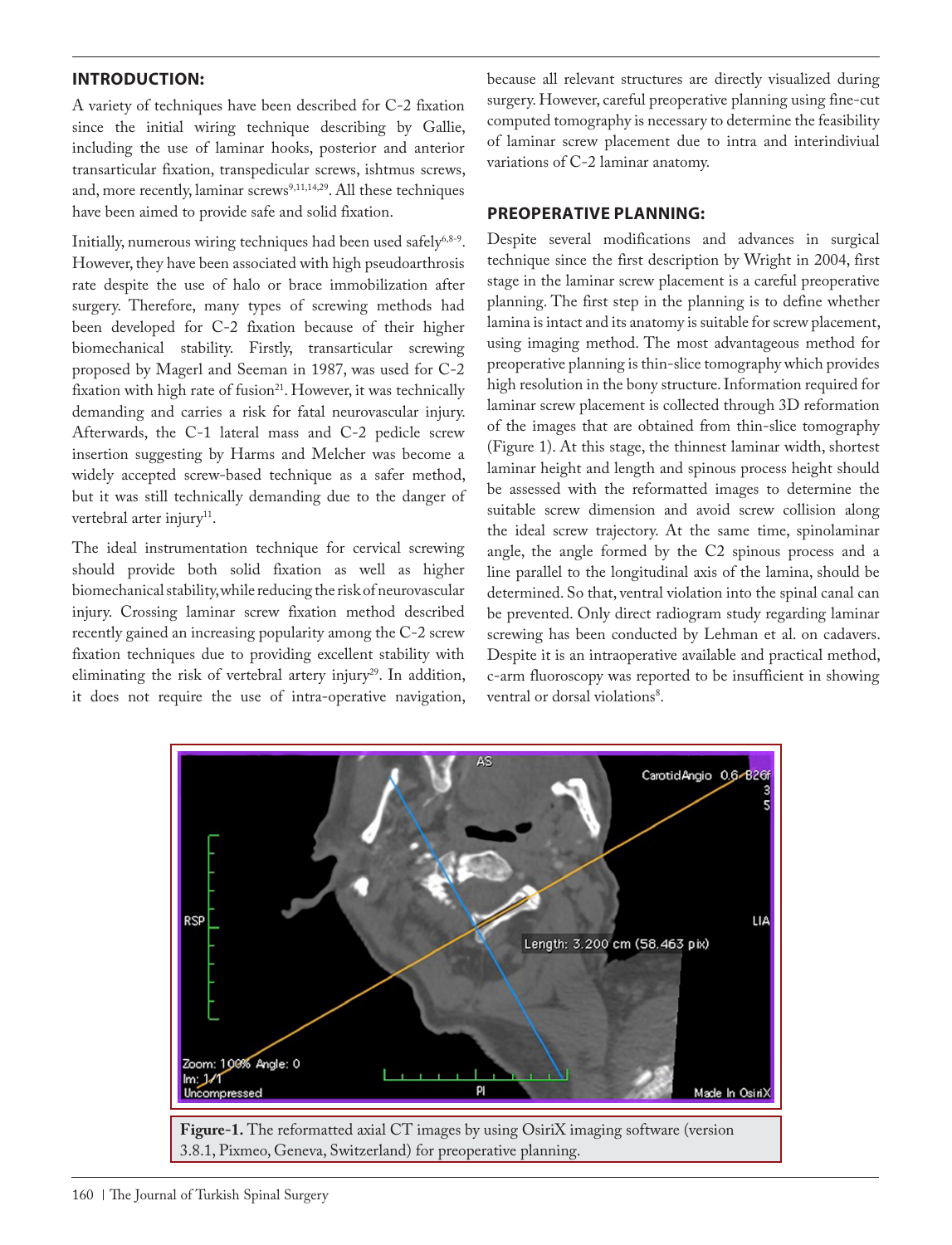## **AXIS TRANSLAMINAR SCREWING TECHNIQUE (WRIGHT TECHNIQUE) AND ITS MODIFICATIONS:**

In the Wright technique, first a high-speed drill was used to open a small cortical window at the junction of the C2 spinous process and lamina on one side, close to the rostral margin of the C2 lamina. With a hand drill, the contralateral (left) lamina was carefully drilled to a depth of 30 mm. It is slightly directed toward posterior in order to prevent violation from the cortical bone into the spinal canal. It is checked, whether or not there is a violation into the spinal canal through the drilling depth, with using a small probe. Polyaxial screw is then carefully inserted along the same trajectory. Whereas in placement of contralateral screw a small window, which was opened on the rostral half of the lamina spinous process junction at the beginning, is opened close to the caudal half in order to prevent a collision. Then the screw is placed by the same way<sup>29</sup>. Herein, the most important issue at the planning stage is to define whether or not the height of the spinous process is sufficient in order to prevent collision. The second important issue is that; although whether the penetration into the spinal canal was checked with a probe, ventral cortical breach into the spinal canal is yet likely to occur. The third important issue is challenge in insertion of the bone graft after translaminar screw placement. Therefore, several modifications were developed in the Wright technique for reduce complications and facilitate application of C-2 laminar screw placement.

Firstly, Jea et al. opened an exit cortical window at facetlamina junction in addition to the entry hole at the junction of spinous process and the lamina. They used pedicle finder instead of high-speed drill in order to increase the sensitivity in disjunction of the cancellous and cortical bone. By this way, they carried out C-2 translaminar screwing by directing from entry hole of the spinous process-lamina junction to exit window at the facet-lamina junction without a need for fluoroscopy and preventing ventral violation into the spinal canal<sup>13</sup>.

Secondly, Kabir et al. placed a unilateral laminar screw after removing of the upper part of the spinous process of C2 15. With this modification, laminar screw application combined with a unilateral pedicle screw was achieved in the presence of unilateral high riding vertebral artery. Additionally, bone graft can be inserted in the surgical site and cortical breach can be prevented. As a disadvantage, this method is not suitable for bilateral screw placement.

Finally, in their study with computerized images of the population under 18 years of age, Xia et al. reported that, violation into the spinal canal can be avoided using an entry window more ventral from the junction of spinous process and lamina, and an exit window more dorsal from the junction of

facet-lamina. Disadvantage of this modification was found to be requirement of using shorter screws<sup>30</sup>.

## **COMPUTERIZED TOMOGRAPHY STUDIES:**

In their study with 42 patients (23 male, 19 female) Nakanishi et al. reported that 80% of the male and 63% female patients have laminar width sufficient for 3-mm diameter screw placement, while only 50% of the male and 24% of female patients have laminar width sufficient for 4-mm diameter screw placement. In addition, the thinnest laminar width measured in the males and females was found as 0,8 mm and the largest laminar width as 8,4 mm. In conclusion, they emphasized that, the left-right distinction and height of the lamina is not effective in screw placement, while gender and individual differences are quite important<sup>22</sup>.

In their study on 102 patients (60 male, 42 female, mean age 48.4) aged between 20 and 81 years, Kim et al. reported that, half of the patients have not laminar width sufficient for placement of 3.5 mm diameter laminar screw unilaterally. In their study, 68% of the male and 38% of female patients have laminar width sufficient for placement of 4 mm diameter laminar screw unilaterally, while only 50% of the male and 24% of female patients have laminar width sufficient for placement 4 mm diameter laminar screw bilaterally. Male population was reported that have a larger laminar width, although this was not of statistical significance. In addition, all the patients had a laminar length that been able to tolerate 22mm screw without foramen transversarium penetration. They emphasized that the importance of careful preoperative radiological evaluation, because of the thinner laminar width in Korean society than the western societies<sup>16</sup>.

In a computerized tomography study performed with the 100 cadavers axis (50 male, 50 female), Yue et al defined a drilling entry point on the 5–6 mm posterior to the post-edge of the spinal canal of the C2 spinous process, and they reported that it was the more feasible and safer entry point for guiding a crossing laminar screw placement. The screw pass ratio from this entry point is 85%. Furthermore, they found the mean angulations in the coronal plane in this entry point as 9.57±4.36 degrees, the widest screw length as 21.74±2.44 mm and spinolaminar angle between 49.68±4.64 and 59.19±4.70 degrees. In conclusion the authors suggested that, preoperative radiological evaluation is necessary because of the individual differences in screw angulations $31$ .

Bhatnagar et al compared the suitability of C2 pedicle versus laminar screws in 50 patients using CT angiograms. They reported that 24% of patients having anatomy that would preclude 3.5-mm C2 pedicle screw fixation and more than 90% of patients having anatomy that could tolerate 3.5-mm C2 laminar screw fixation. They stated that C2 intralaminar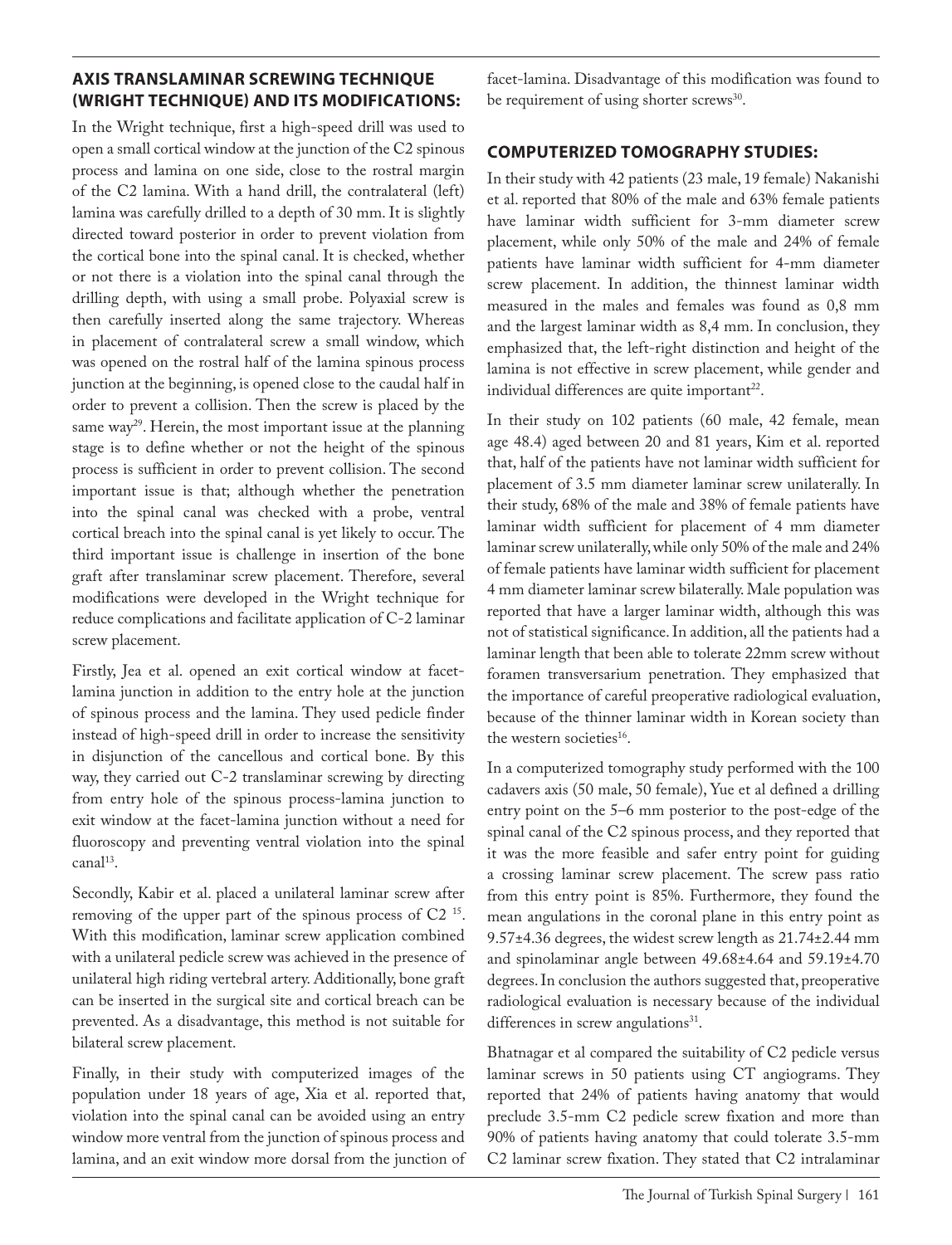screw fixation is a suitable option in cases having a vertebral artery anatomy precluding  $C2$  pedicle screw fixation<sup>2</sup>.

In a study with 113 pediatric patients (61 boy, 52 girl), Xia et al. reported that all the patients could tolerate longer than 30-mm-screw length in at least one side of the lamina. Of the patients, 95.6% could tolerate 4.5-mm diameter screw placement in at least one side of the lamina. Height of the spinous process was sufficient in 72.6% of the patients for bilateral screw placement. In addition, a marked shortening in the screw length and increase in the spinolaminar angulation were observed through measurements performed using modified Wright technique, and it was reported that shorter screws should be preferred in laminar screw placement when using modified Wright technique<sup>30</sup>.

# **CADAVER STUDIES:**

In their study with 420 adult cadavers (118 black female, 85 white female, 100 black male and 117 white male) Casinelli et al. reported that, 92.6% of the axis bones have a lamina wider than 4mm and more than 99% were able to tolerate a screw length longer than 20 mm. Although race, height and weight were not of statistical significance, gender was found to be effective on all the parameters measured. In conclusion, the authors mentioned importance of the preoperative planning for safe screw placement<sup>4</sup>.

In a study on axis samples of 38 cadavers, Wang reported that 16 sides of 14 samples (37%) were not suitable for placement of 3.5-mm diameter laminar screws, assuming the need for a 0.5 mm space for safety margin around the screws and, 32 sides of 18 samples (47%) were not suitable for placement of 4-mm diameter laminar screws. In this study, the average maximal screw length was found as 31.6 mm<sup>27</sup>.

In a study on 84 adult cadavers by Dean et al using CT revealed that 97% of the axis samples could tolerate 3.5-mm diameter laminar screw and all could tolerate 20-mm long laminar screw. They found a poor correlation between direct measurements of the spinolaminar angle and computerized tomographic measurements in the axis samples, but they attributed this to the measurement variability. In conclusion, they emphasized that preoperative planning to be performed through computerized tomography is necessary for safe crossing laminar screw placement'.

In a study by Hu et al. on 28 adult cadavers (18 male, 10 female, mean age: 52), axial laminar screws with the length of 24-27 mm were safe in fixation. Furthermore, the authors argued that pedicle screwing is the most suitable method for C-2 fixation even in the presence of abnormal vertebral artery, as long as pedicle anatomy is sufficient for screwing. They suggested that laminar screwing would be reliable approach in the presence of hypoplasic or unilaterally occluded vertebral artery in which

asymmetric vertebral artery is clearly seen. They stated that however, surgical experience and status of the patients are the most important factors in selection of the surgical technique<sup>12</sup>.

# **BIOMECHANICAL STUDIES:**

In their study with 6 fresh human cadavers, Gorek et al. compared fixation with bilateral C-2 translaminar screwing, Harms technique, unilateral pedicle and contralateral laminar screw and, reported that an equal stability was achieved<sup>10</sup>.

In a study on 8 fresh human cadavers, Lapsiwala et al. compared flexion, extension, axial rotation and lateral bending motion of the neck after atlantoaxial fixation through 3 different methods with non-instrumented intact cervical spine. Furthermore, they added fixation by cable to the posterior fixation methods. Flexion, extension and axial rotation obtained with the atlantoaxial fixation which was performed through C-1 lateral mass and C-2 intralaminar screwing was found to be equal with the atlantoaxial fixation biomechanically obtained using transarticular and pedicle screws. Whereas resistance to lateral bending was lower in the first method than in other two methods<sup>17</sup>.

In a study on 8 fresh human cadavers, Reddy et al. compared the methods of posterior cervical fixation with C-3 lateral mass in addition to C-2 pedicle screwing and posterior cervical fixation with C-3 lateral mass in addition to C-2 translaminar screwing with the intact spine. They found that both the instrumentation methods provided a significant stiffness compared to intact spine. Although C-2 pedicle screwing method was seen to cause more restricted motion, no statistically significant difference was observed between both methods in terms of biomechanical stability<sup>25</sup>.

In their study on 11 fresh human cadaveric samples, Lehman et al. proposed that C-2 laminar screwing provided the strongest fixation both in the initial and salvage operations. In addition they reported that C-2 laminar screwing provided a stronger fixation compared to lateral mass screwing<sup>19</sup>.

In a study on 6 fresh cadaveric cervical spines, Benke et al. compared flexion, extension, axial rotation and lateral bending motions of the neck following the posterior cervical fixation with C3-6 lateral mass screwing in addition to C-2 pedicle screwing and posterior cervical fixation with C3-6 lateral mass screwing in addition to C-2 intralaminar screwing with the intact spine. They reported that, laminar screws were more rigid in all the motion planes when compared to intact spine. In addition, they reported that laminar screws were less rigid in lateral bending, equal strictness in flexion-extension and more rigid in axial rotation when compared to the pedicle screws<sup>1</sup>.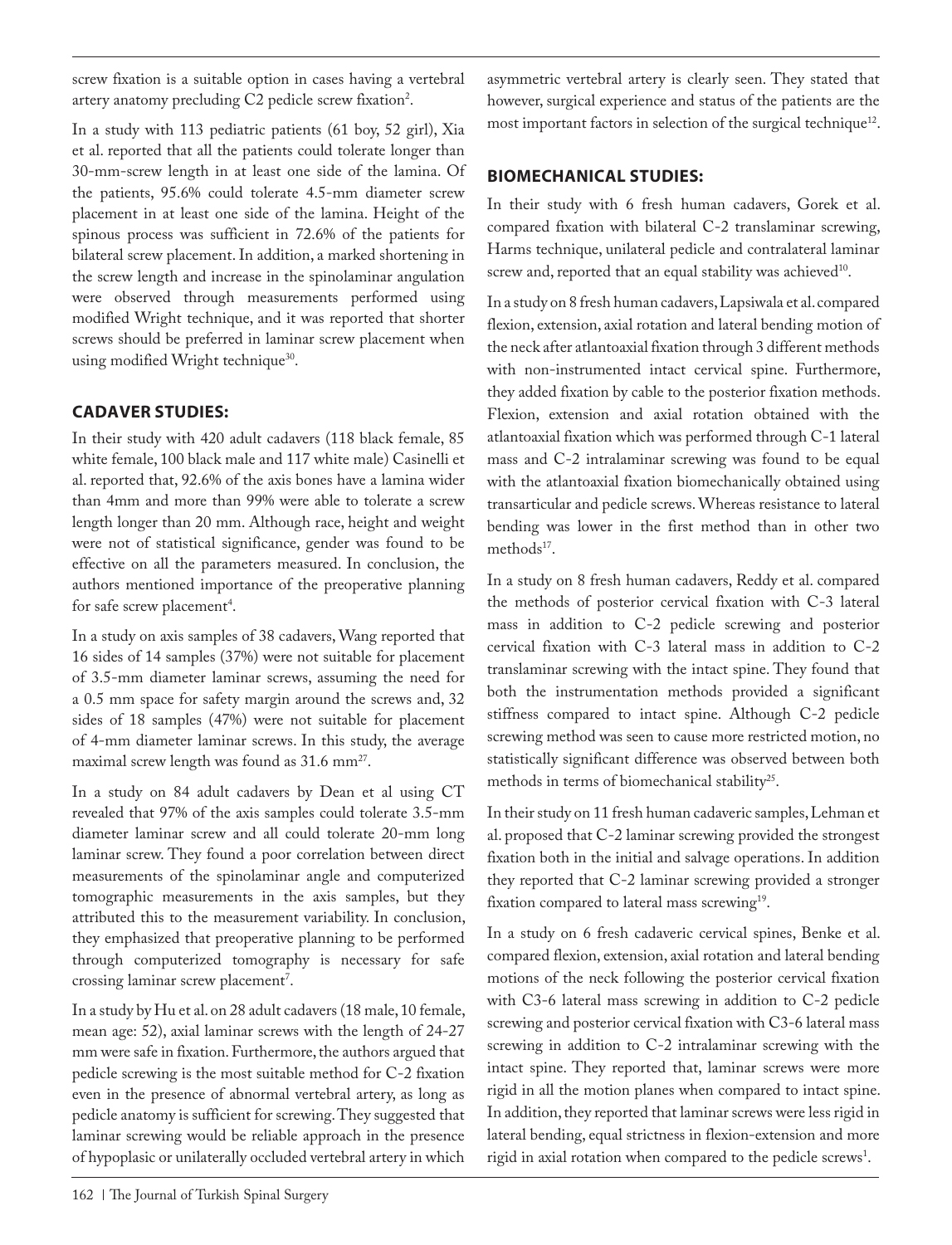# **CLINICAL STUDIES:**

Wright described C-2 crossing laminar screwing technique for the first time in 10 patients (8 male, 2 female) presenting with trauma. Postoperatively all patients had used cervical collars for 6 weeks and only one patient died at the postoperative second month due to cardiac problems. Wright proposed that, although biomechanical results are not available, this technique would gain increasing popularity and would be used in a greater number of patients without risk of vertebral artery injury29.

Wang used the crossing laminar screws for axis fixation in 30 patients (12 male, 18 female, mean age:55) with various pathologies. None of the patients developed intraoperative complication. Dorsal laminar breach was seen in 11 patients and ventral violation (into the spinal canal) in 1 patient, but no neurological symptom was observed. Hardware fracture was seen in 2 patients in the early period. The author reported that intralaminar screws were under increased stress and strainn due to the unique position of the screw heads and therefore recommended use of the larger diameter screws or additional fixation points at the adjacent levels<sup>28</sup>.

Rhee et al. prevented screw collision in a 81 years old female patient who had low profiles of C2 lamina with modification of trajectory of inferior laminar screw by drilling the bifid inferior base of C2 spinous process at two points on the entry side. They also reported that simple modifications provide stability of fixation in patients with low profiles C2 laminas. In addition, they stated that the importance of careful preoperative evaluation (26).

In their study with 167 patients, Parker et al. compared C2 translaminar and C2 pedicle screwing for axial (n=31) and subaxial (n=136) cervical fusions. Revision surgery was required in 4 patients undergone subaxial fixation with translaminar screwing due to pseudoarthrosis or screw loosening at the first year follow-up. The authors reported that C2 translaminar screws were equally effective as C2 pedicle screws for axial fixation at the one-year follow-up, but durability was lower in C-2 translaminar screwing than in C-2 pedicle screwing for subaxial fixation (24).

Chaumon et al. used C-2 translaminar screwing for axial and subaxial fixation in 7 pediatric patients (4 boy, 3 girl) and reported this method is safe with high fusion rates<sup>5</sup>.

Ma et al. retrospectively examined 35 patients (19 male, 16 female, mean age: 45) underwent atlantoaxial fixation with C-2 translaminar screwing in addition to C-1 lateral mass screwing, and found on computerized tomography that partial dorsal laminar breach occurred in 10 patients at mean followup of 29 months (6-54 months). However, none of the patients required revision due to pseudoarthrosis or screw loosening, and fusion was observed in all the patients at the end of the follow-up period. The authors reported that, C-2 fixation with translaminar screws is a straightforward and efficient method in cases of the unilaterally occluded vertebral artery or if the pedicle anatomy is not convenient for screw placement<sup>20</sup>.

Bransford et al. retrospectively examined 383 patients who underwent axis fixation using different screwing techniques (pedicle, pars, isthmus and laminar) and laminar screws were placed for C-2 fixation in 63 of them in a four-year period. No complication regarding to C-2 laminar screwing was observed in their series of 58 patients except for 5 patients whom without having a  $CT$  in follow-up period<sup>3</sup>.

Park et al. followed 14 patients (8 male, 6 female) who underwent posterior fixation with C2 translaminar screws for various pathologies, during mean follow-up 11.6 months. They observed radiographically bony fusion in 11 (91.7%) patients at the end of the 6 months follow-up, and five of them demonstrated improvement in initial neurological deficit. The authors stated that, fixation using C-2 translaminar screws is a quite practicle method with preoperative planning and, stress and strain of the laminar screws could be reduced by additional connectors<sup>23</sup>.

## **CONCLUSION:**

Consequently, translaminar screwing technique is a method that could be confidently preferred and readily applied both in the initial and salvage operations in case of need for axis fixation. As it is seen in all above mentioned studies, preoperative planning is the most important consideration for determination of the length and diameter of the screws.

### **REFERENCES:**

- 1. Benke MT, O'Brien JR, Turner AW, Yu WD. Biomechanical comparison of transpedicular versus intralaminar C2 fixation in C2-C6 subaxial constructs. *Spine* 2011; 36: E33-37.
- 2. Bhatnagar R, Yu WD, Bergin PF, Matteini LE, O'Brien JR. The anatomic suitability of the C2 vertebra for intralaminar and pedicular fixation: a computed tomography study. *Spine J* 2010; 10: 896-899.
- 3. Bransford RJ, Russo AJ, Freeborn M, Nguyen QT, Lee MJ, Chapman JR, Bellabarba C. Posterior C2 instrumentation: accuracy and complications associated with four techniques. *Spine* 2011; 36: E936-943.
- 4. Cassinelli EH, Lee M, Skalak A, Ahn NU, Wright NM. Anatomic considerations for the placement of C2 laminar screws. *Spine* 2006; 31: 2767-2771.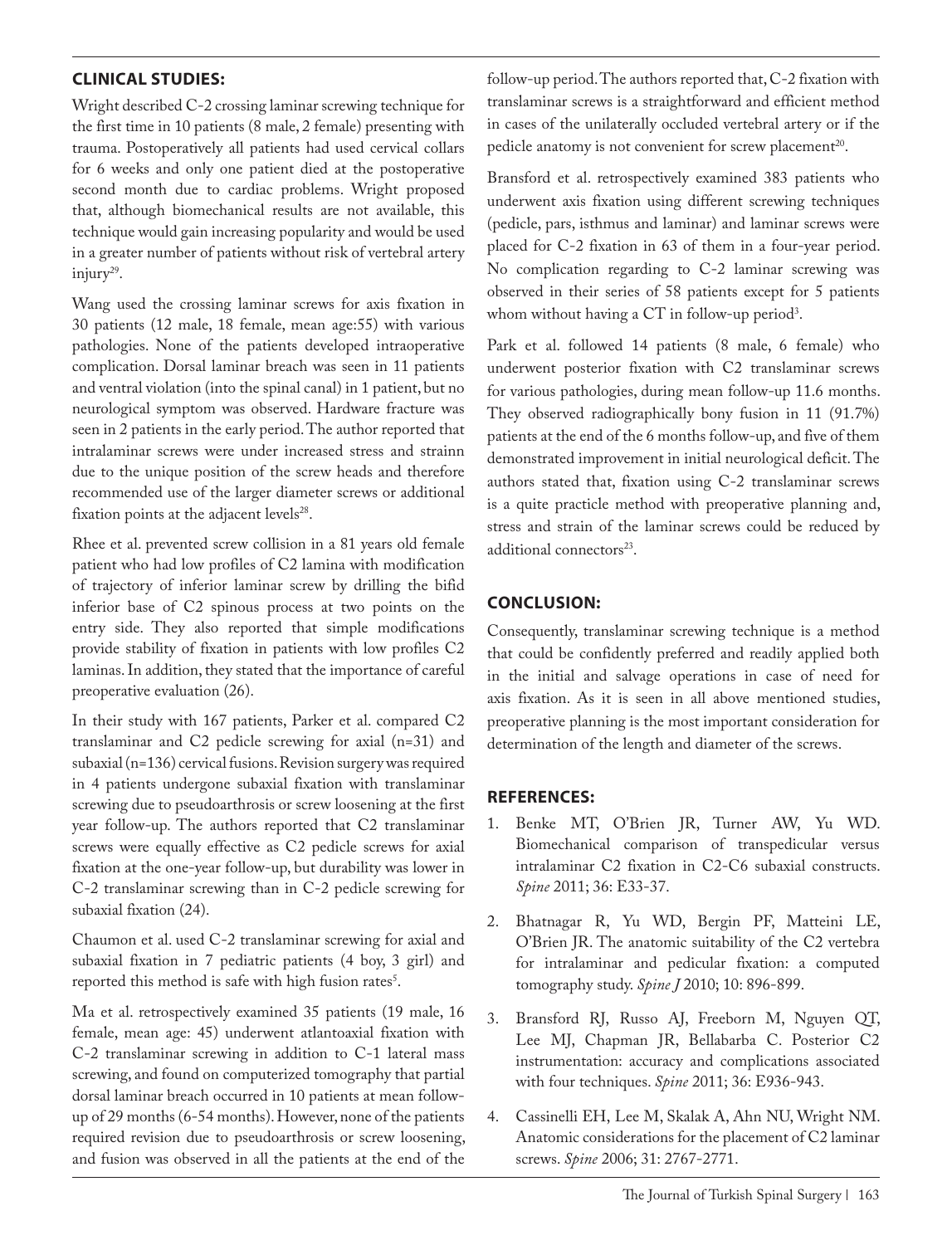- 5. Chamoun RB, Relyea KM, Johnson KK, Whitehead WE, Curry DJ, Luerssen TG, Drake JM, Jea A. Use of axial and subaxial translaminar screw fixation in the management of upper cervical spinal instability in a series of 7 children. *Neurosurgery* 2009; 64: 734-739.
- 6. Coyne TJ, Fehlings MG, Wallace MC, Bernstein M, Tator CH. C1-C2 posterior cervical fusion: lonterm evaluation of results and efficacy. *Neurosurgery* 1995; 37: 688-692.
- 7. Dean CL, Lee MJ, Robin M, Cassinelli EH. Correlation between computed tomography measurements and direct anatomic measurements of the axis for consideration of C2 laminar screw placement. *Spine J* 2009; 9: 258-262.
- 8. Farey ID, Nadkami S, Smith N. Modified Gallie technique versus transarticular screw fixation in C1-C2 fusion. *Clin Orthop Relat Res* 1999; 359: 126-135.
- 9. Gallie WE. Fractures and dislocations of cervical spine. *Am J Surg* 1939; 46: 495-499.
- 10. Gorek J, Acaroglu E, Berven S, Yousef A, Puttlitz CM. Constructs incorporating intralaminar C2 screws provide rigid stability for atlantoaxial fixation. *Spine* 2005; 30: 1513-1518.
- 11. Harms J, Melcher RP. Posterior C1-C2 fusion with polyaxial screw and rod fixation. *Spine* 2001; 15: 2467- 2471.
- 12. Hu Y, He XF, Gu YJ, Xu RM, Ma WH, Ruan YP, Lin R. Feasibility study on posterior laminar screw fixation techniques in the axis. *Chin J Traumatol* 2010; 13: 77-82.
- 13. Jea A, Sheth RN, Vanni S, Green BA, Levi AD. Modification of Wright's technique for placement of bilateral crossing C2 translaminar screws: technical note. *Spine J* 2008; 8: 656-660.
- 14. Jeanneret B, Magerl F. Primary posterior fusion C1/2 in odontoid fractures: indications, technique, and results of transarticular screw fixation. *J Spinal Disord* 1992; 5: 464-475.
- 15. Kabir SM, Casey AT. Modification of Wright's technique for C2 translaminar screw fixation: technical note. *Acta Neurochir (Wien)* 2009; 151: 1543-1547.
- 16. Kim YJ, Rhee WT, Lee SB, You SH, Lee SY. Computarized tomographic measurements of morphometric parameters of the c2 for the feasibility of laminar screw fixation in korean population. *J Korean Neurosurg Soc* 2008; 44: 15- 18.
- 17. Lapsiwala SB, Anderson PA, Oza A, Resnick DK. Biomechanical comparison of four C1 to C2 rigid fixative techniques: anterior transarticular, posterior transarticular, C1 to C2 pedicle, and C1 to C2 intralaminar screws. *Neurosurgery* 2006; 58: 516-521.
- 18. Lehman RA Jr, Dmitriev AE, Helgeson MD, Sasso RC, Kuklo TR, Riew KD. Salvage of C2 pedicle and pars screws using the intralaminar technique: a biomechanical analysis. *Spine* 2008; 33: 960-965.
- 19. Lehman RA Jr, Sasso RC, Helgeson MD, Dmitriev AE, Gill NW, Rosner MR, Riew KD. Accuracy of intraoperative plain radiographs to detect violations of intralaminar screws placed into the C2 vertebrae: a reliability study. *Spine* 2007; 32: 3036-3040.
- 20. Ma W, Feng L, Xu R, Liu X, Lee AH, Sun S, Zhao L, Hu Y, Liu G. Clinical application of C2 laminar screw technique. *Eur Spine J* 2010; 19: 1312-1317.
- 21. Magerl F, Seeman PS. Stable posterior fusion of the atlas and axis by transarticular screw fixation. In: Kehr P, Weidner A (eds) *Cervical Spine*, Vienna, Springer-Verlag, 1987; pp: 322-327.
- 22. Nakanishi K, Tanaka M, Sugimoto Y, Misawa H, Takigawa T, Fujiwara K, Nishida K, Ozaki T. Application of laminar screws to posterior fusion of cervical spine: measurement of the cervical vertebral arch diameter with a navigation system. *Spine* 2008; 33: 620-623.
- 23. Park JS, Cho DC, Sung JK. Feasibility of C2 translaminar screw as an alternative or salvage of C2 pedicle screws in atlantoaxial instability. *J Spinal Disord Tech* 2012; 25: 254-258.
- 24. Parker SL, McGirt MJ, Garces-Ambrossi GL, Mehta VA, Sciubba DM, Witham TF, Gokaslan ZL, Wolinksy JP. Translaminar versus pedicle screw fixation of C2: comparison of surgical morbidity and accuracy of 313 consecutive screws. *Neurosurgery* 2009; 64: 343-348.
- 25. Reddy C, Ingalhalikar AV, Channon S, Lim TH, Torner J, Hitchon PW. In vitro biomechanical comparison of transpedicular versus translaminar C-2 screw fixation in C2-3 instrumentation. *J Neurosurg Spine* 2007; 7: 414- 418.
- 26. Rhee WT, You SH, Jang YG, Lee SY. Modified trajectory of c2 laminar screw-double bicortical purchase of the inferiorly crossing screw. *J Korean Neurosurg Soc* 2008; 43: 119-122.
- 27. Wang MY. C2 crossing laminar screws: cadaveric morphometric analysis. *Neurosurgery* 2006; 59: 84-88.
- 28. Wang MY. Cervical crossing laminar screws: early clinical results and complications. *Neurosurgery* 2007; 61: 311- 315.
- 29. Wright NM. Posterior C2 fixation using bilateral, crossing C2 laminar screws: case series and technical note. *J Spinal Disord Tech* 2004; 17: 158-162.